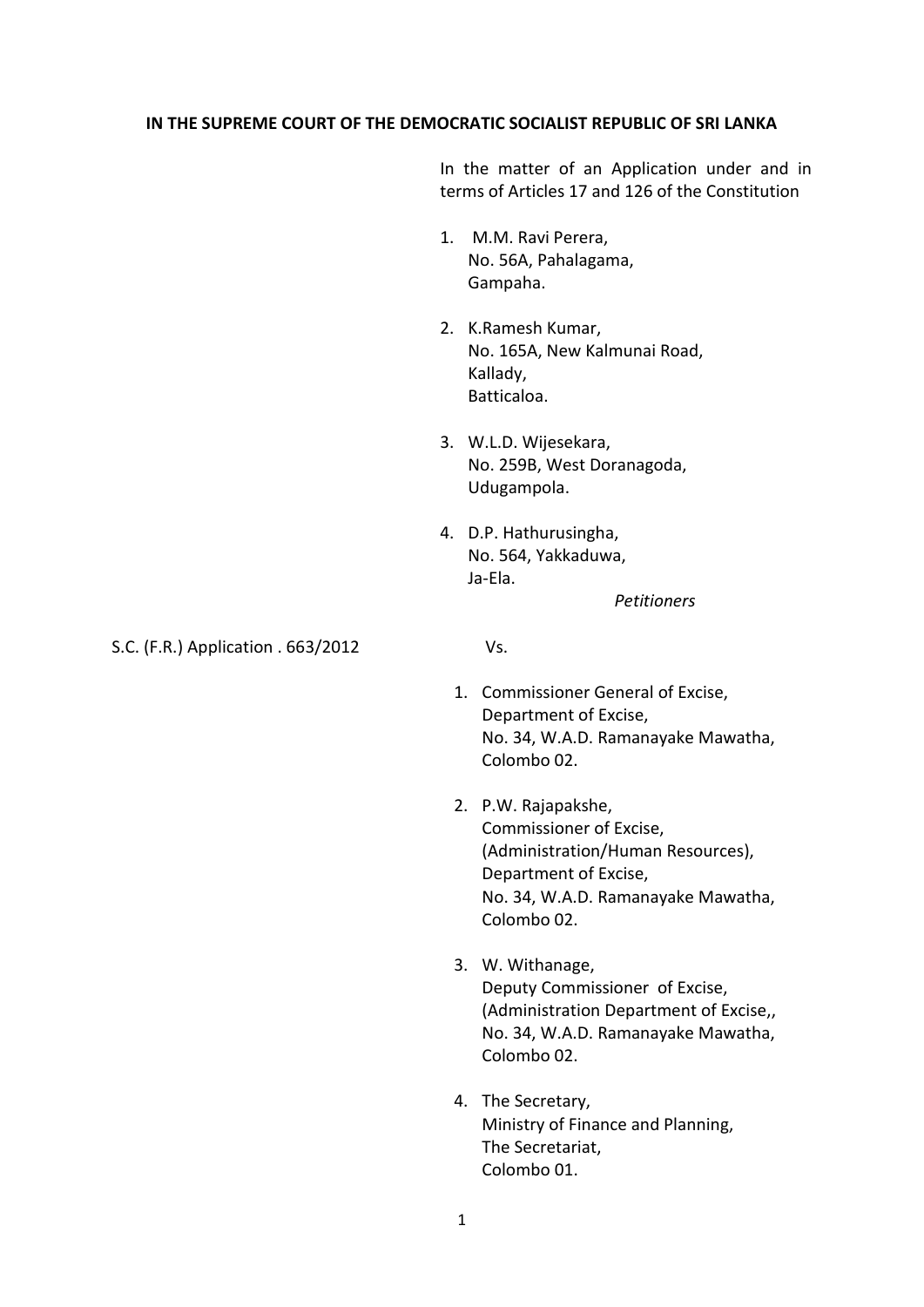- 5. Minister of Public Administration and Home Affairs, Independence Square, Colombo 7.
- 6. Director-General Establishments, Ministry of Public Administration and Home Affairs, Independence Square, Colombo 7.
- 7. Dr. Dayasiri Fernando, Chairman,
- 7A. Retired Hon. Justice Sathya Hettige, P.C., Chairman.
- 8. Palitha M. Kumarasinghe, P.C.,
- 8A. S.C. Mannapperuma

9. Sirimavo A. Wijeratne 9A. Ananda Seneviratne

10. S.C. Manapperuma, 10A. N.H. Pathirana

 11 . Ananda Seneviratne, 11A. S. Thillanadarajah

12. N.H. Pathirana 12A. A. Mohamed Nahiya

13. S. Thillanadarajah, 13A. Kanthi Wijetunge

14. M.D.W. Ariyawansa, 14A. Sunil S. Sirisena

15. A. Mohamed Nahiya, 15A. Dr. I.M. Zoysa Gunasekera All Members of the Public Service Commission, No. 177, Nawala Road, Narahenpita, Colombo 05.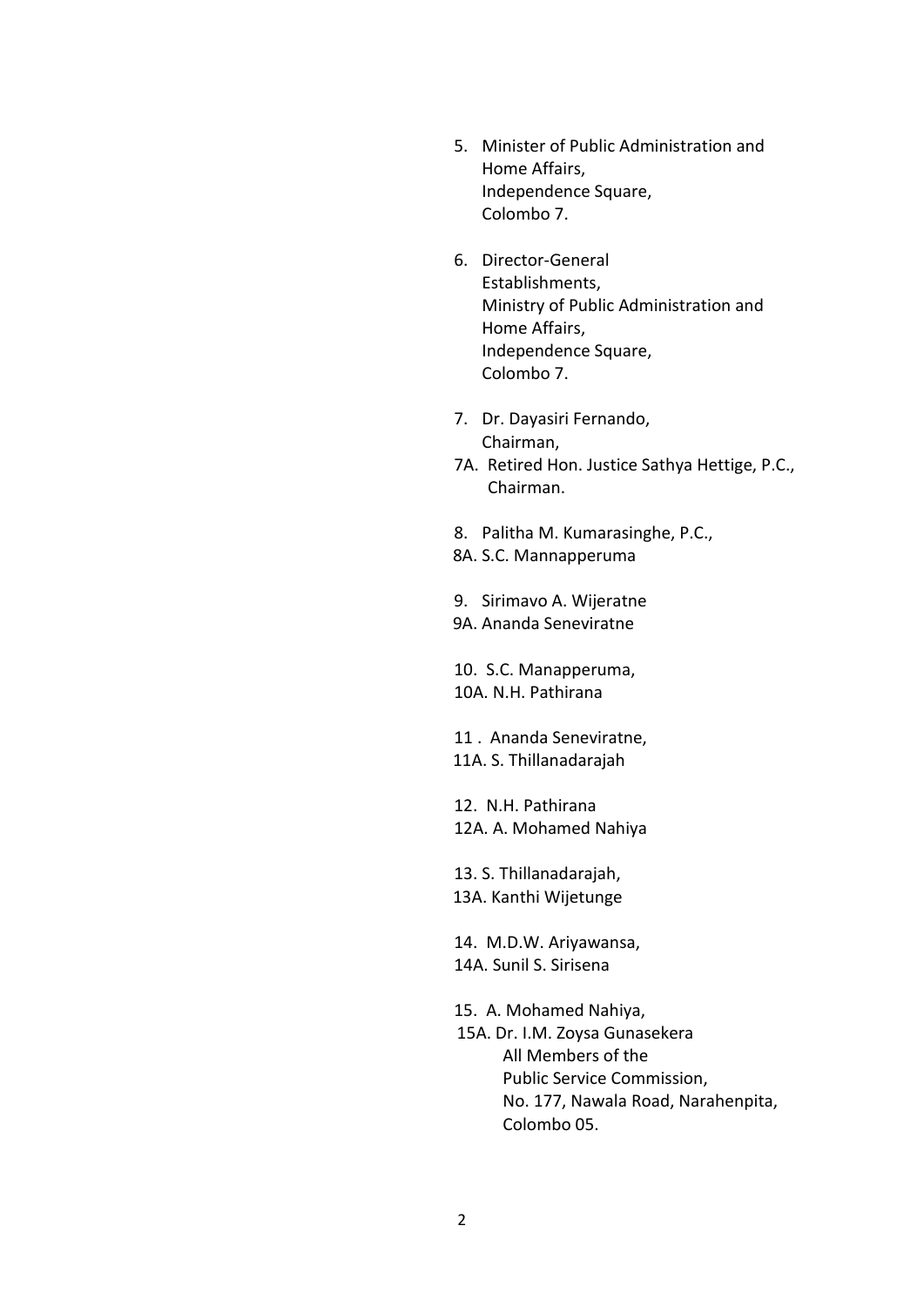- 16. T.M.L.C. Senarathna, Secretary, Public Service Commission, No. 177, Nawala Road, Narahenpita, Colombo 05.
- 17. T. Upali Peiris, Udugampola Road, Kotugoda.
- 18. Hemantha Karunathilaka, 15/24, Senanayake Place, Padukka.
- 19. Terrence Weeratunga, 65B, Temple Road, Ekala, Ja-Ela.
- 20. B.M.S. Bandara, Eagalla, Wadhakada.
- 21. W.H.M. Ozna Perera, Uduwela, Ibbagamuwa.
- 22. J.A.U.S. Chandrasiri, Kalapaluwawa, Rajagiriya.
- 23. S.W. Jayantha Chandana, Madurawela, Anguruwathota.
- 24. W.T.P. Premasiri, Ranala Road, Habarakada.
- 25. Morandage Kanti Violet Jayasinghe, Manana, Mahagam.
- 26. W.K.M. Samarathunga, 223/1, Gangabada Road, Palathota, Kaluthara-North.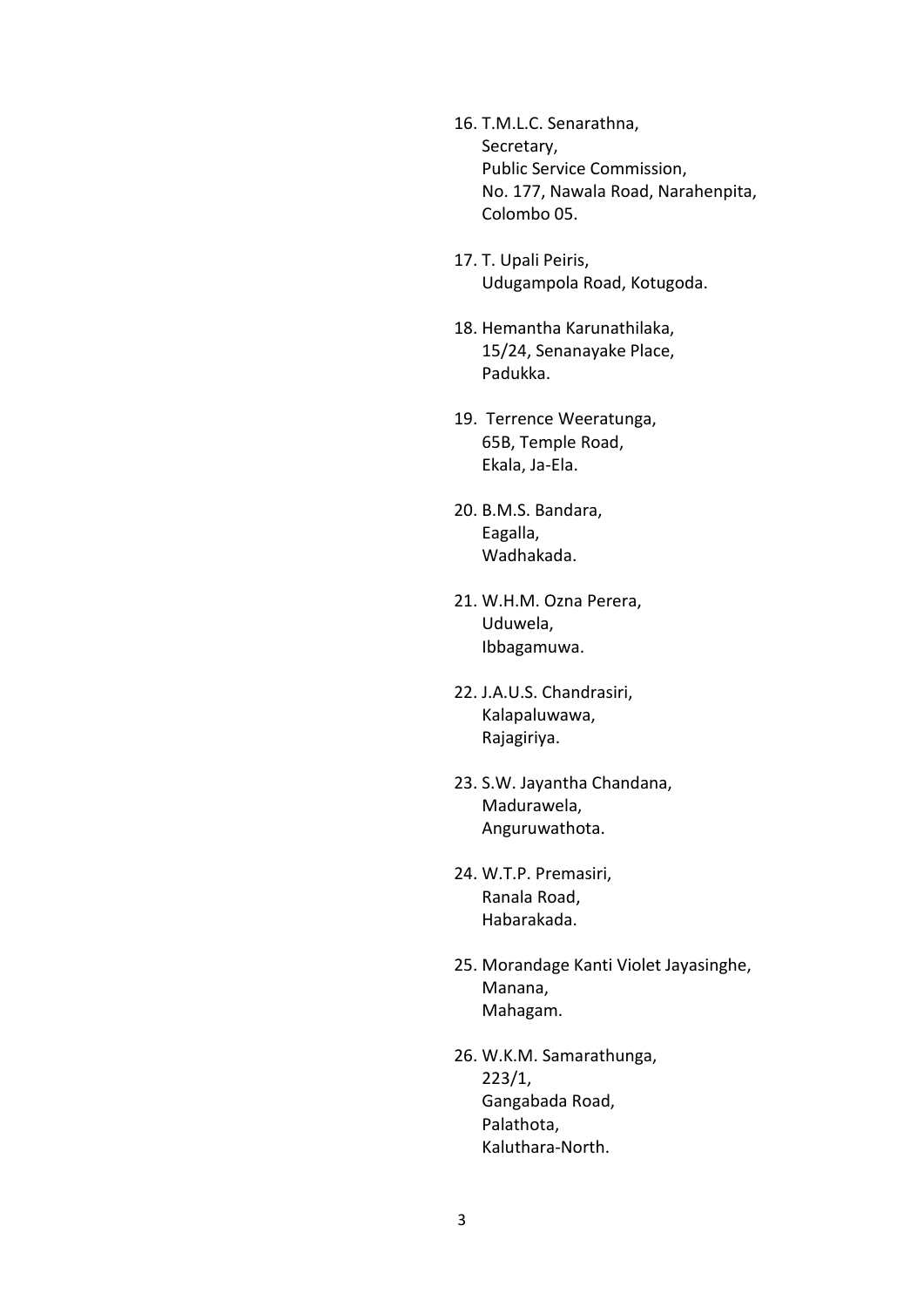- 27. T.M.M.B. Tennakoon, Puttalam Road, Thittawella, Halpane.
- 28. T.M. Rewatha Tennakoon, Halpane Road, Giriulla.
- 29. A.A. Shantha Kumara, Madelgamuwa, Gampaha.
- 30. Imyhamy Mudiyanselage Nimal Karunasena, 131, Wijaya Rajadahana, Meerigama.
- 31. N.D.U. Gunasekara,
- 32. T.M.R. Tennakoon,
- 33. R.M.B. Ranasinghe,
- 34. T.U. Peiris,
- 35. K.B. Chandrasiri,
- 36. R. Nesakumar,
- 37. S.P. Wijerathne,
- 38. T. Weerathunga,
- 39. A.P. Kurukulasuriya,
- 40. A.M.D. Nilanthi,
- 41. V.Thiruchelvam,
- 42. G.W.M.S.B. Walisundara,
- 43. M.T. Abdeen,
- 44. M. Sathyaseelan,
- 45. K.A.D.S. Kothalawala,
- 46. S.R.L.A.S. Priyadarshani,
- 47. Y.C. Abeyrathna,
- 48. M.V. Nilmini,
- 49. U.B. Chandrasiri,
- 50. J.P.M. Sadaraj,

All C/o. The Department of Excise, No. 34,W.A.D. Ramanayake Mawatha, Colombo 02.

51. The Attorney General, Attorney General's Department, Hulftsdorp Street, Colombo 12.

 *Respondents.*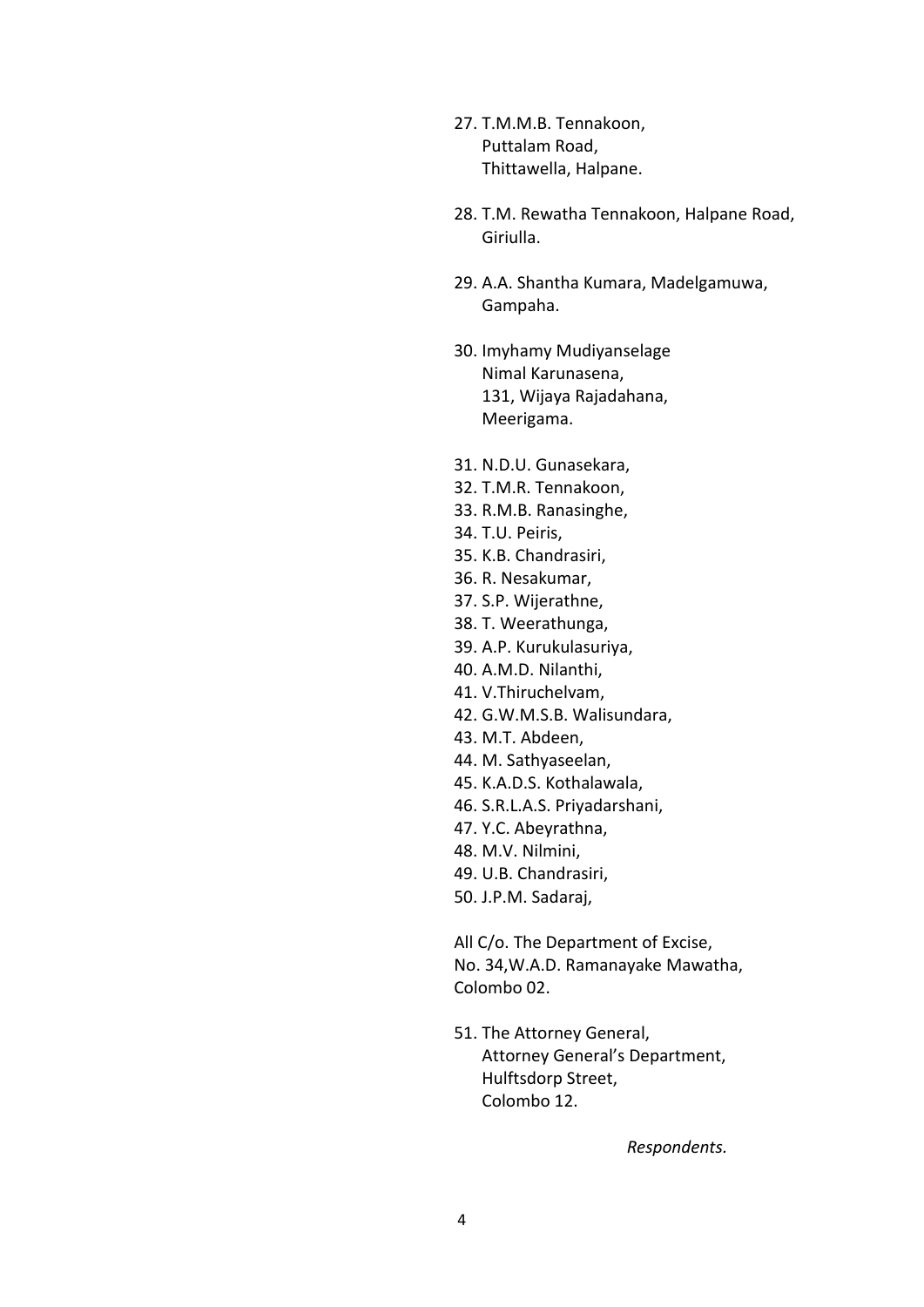7A. D. Dissanayake, Chairman, 8A. Retired Hon. Justice A.W.A. Salam 9A. V. Jegarajasingham, 10A. Nihal Seneviratne, 11A. Dr. Prathap Ramanujam, 12A. S. Ranugge, 13A. D.L. Mendis, 14A. Sarath Jayathilaka, 15A. Dilhara Wijayatileke, All Members of the Public Service Commission, No. 177, Nawala Road, Narahenpita,

Colombo 05.

 *Substituted Respondents*

| <b>BEFORE</b>                 |                | : K. SRIPAVAN, C.J.<br>S.E. WANASUNDERA, P.C.' J.,<br>P. JAYAWARDENA, PC., J.                                                                                                                                                                                                                      |
|-------------------------------|----------------|----------------------------------------------------------------------------------------------------------------------------------------------------------------------------------------------------------------------------------------------------------------------------------------------------|
| <b>COUNSEL</b>                | $\ddot{\cdot}$ | Sanjeewa Jayawardena, PC. with Nilshantha Sirimanne and Ms.<br>Lakmini Warusawithana instructed by Amarasuriya Associates for<br>the Petitioners.                                                                                                                                                  |
|                               |                | Rajitha Perera, SSC for the $1^{st}$ – $6^{th}$ , 7a – 16a and 51 <sup>st</sup><br>Respondents.<br>Mahendra Kumarasinghe for the 31 <sup>th</sup> -35 <sup>th</sup> , 37 <sup>th</sup> ,<br>$39^{th}$ , 40 <sup>th</sup> , 42-45 <sup>th</sup> and 47 <sup>th</sup> -50 <sup>th</sup> Respondents. |
| <b>ARGUED ON</b><br>$\sim 10$ |                | 30/03/2016                                                                                                                                                                                                                                                                                         |
| <b>DECIDED ON</b>             | $\cdot$ :      | 14.07.2016                                                                                                                                                                                                                                                                                         |

5

----------